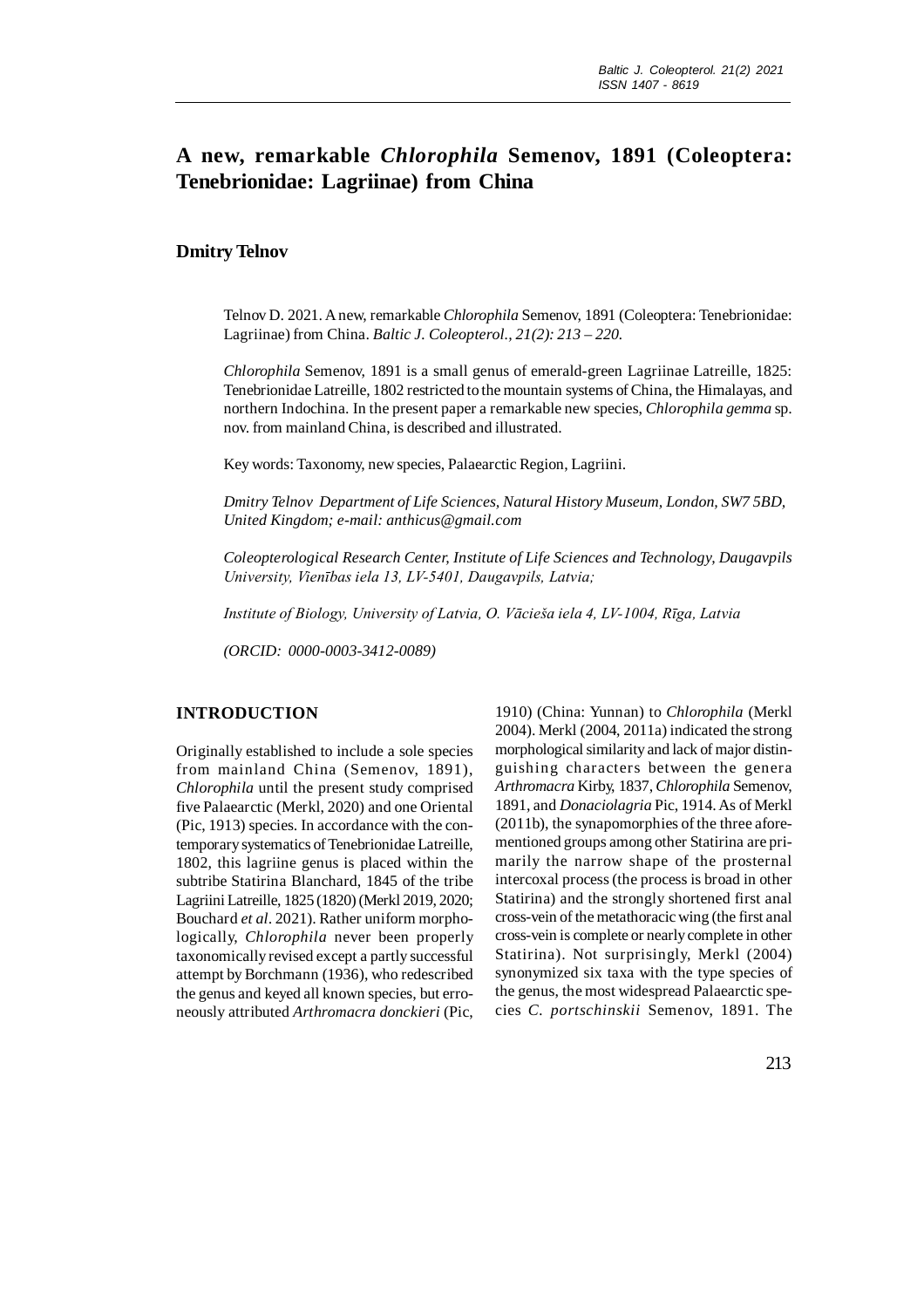apomorphies of *Chlorophila*, as is considered here, are presence of extremely dense, microscopical punctures covering whole surface of elytra (elytra therefore appear velvet; Fig. 4) in the combination with densely, transversely wrinkled pronotum.

*Chlorophila* species generally inhabit mountainous areas (personal observation based on the studied material of all known taxa). Merkl (2020) presented the most recent checklist of the Palaearctic *Chlorophila*.

The aim of the present paper is to describe and illustrate a new species of *Chlorophila* from mainland China.

#### **MATERIAL AND METHODS**

All label text is reproduced verbatim, with no corrections or additions. All labels are printed if not stated otherwise. All type specimens of the new species are provided with a black-framed, printed label on red paper with "HOLOTYPUS" or "PARATYPUS", respectively. Labels, if more than one is present for the same specimen, are separated by a double slash. Author's comments are placed in square brackets.

Paired morphological structures are generally treated as singular in the text, but with some exceptions.

For morphological studies, a Leica S6D binocular stereomicroscope with an attached external Canon EOS 77D SLR camera was used.

Dissected genitalia were mounted on paper cards and fixed in dimethyl hydantoin formaldehyde (DMHF).

Digital images were made using a Canon EOS 77D SLR camera mounted on a stand with a Canon EFS 60-mm lens. Helicon Focus 7 software (Helicon Soft, Kharkiv, Ukraine) was used for image stacking. Further image manipulations were performed using the GNU Image Manipulation Program (GIMP).

#### **Acronyms for scientific repositories:**

BMNH– Natural History Museum (formerly British Museum, Natural History), London, United Kingdom;

DTC – Collection Dmitry Telnov, Rīga, Latvia;

DUBC – Daugavpils University Coleoptera Research Center, Ilgas, Latvia;

ERC – Collection Enrico Ruzzier, Mirano, Italy; MNHN – Muséum national d'Histoire naturelle, Paris, France;

NHMB – Naturhistorisches Museum Basel, Switzerland;

NME – Naturkundemuseum Erfurt, Germany;

ZIN – Zoological Institute Russian Academy of Sciences, St.-Petersburg, Russia.

#### **RESULTS**

#### **New description**

Tenebrionidae Latreille, 1802 Lagriinae Latreille, 1825 (1820) Lagriini Latreille, 1825 (1820) *Chlorophila* Semenov, 1891 Type species: *Lagria portschinskii* Semenov, 1891 [monotypy]

## *Chlorophila gemma* **sp. nov.**

(Figs. 1–5)

http://zoobank.org/ABF58BA8-3B6F-46AD-8D1B-59BFDB5F9D67

**Type material designated. Holotype** Male. NHMB: China N-YUNNAN 27°08'N 100°14'E Yulongshan mts.2900–3500m BAISHUI vill. lgt.D.Král 7–12/7'90.

Paratypes 59 specimens. 10 males & females NHMB, 1 male & 1 female NME, 1 male DTC: same label as holotype; 1 female NHMB: CHINA: N. Yunnan 30km N of LIJIANG 3000m, 3.VII.1990 L.& M.Bocák lgt.; 5 males & 4 females NHMB: CHINA, Yunnan prov. 27° 13 n 100° 16 E Yulongshan mts. 14.VII.1990 3200m Vít Kubáň leg.; 10 males & females NHMB, 1 female ERC: China N-YUNNAN 27°06'N 100°15'E Yulongshan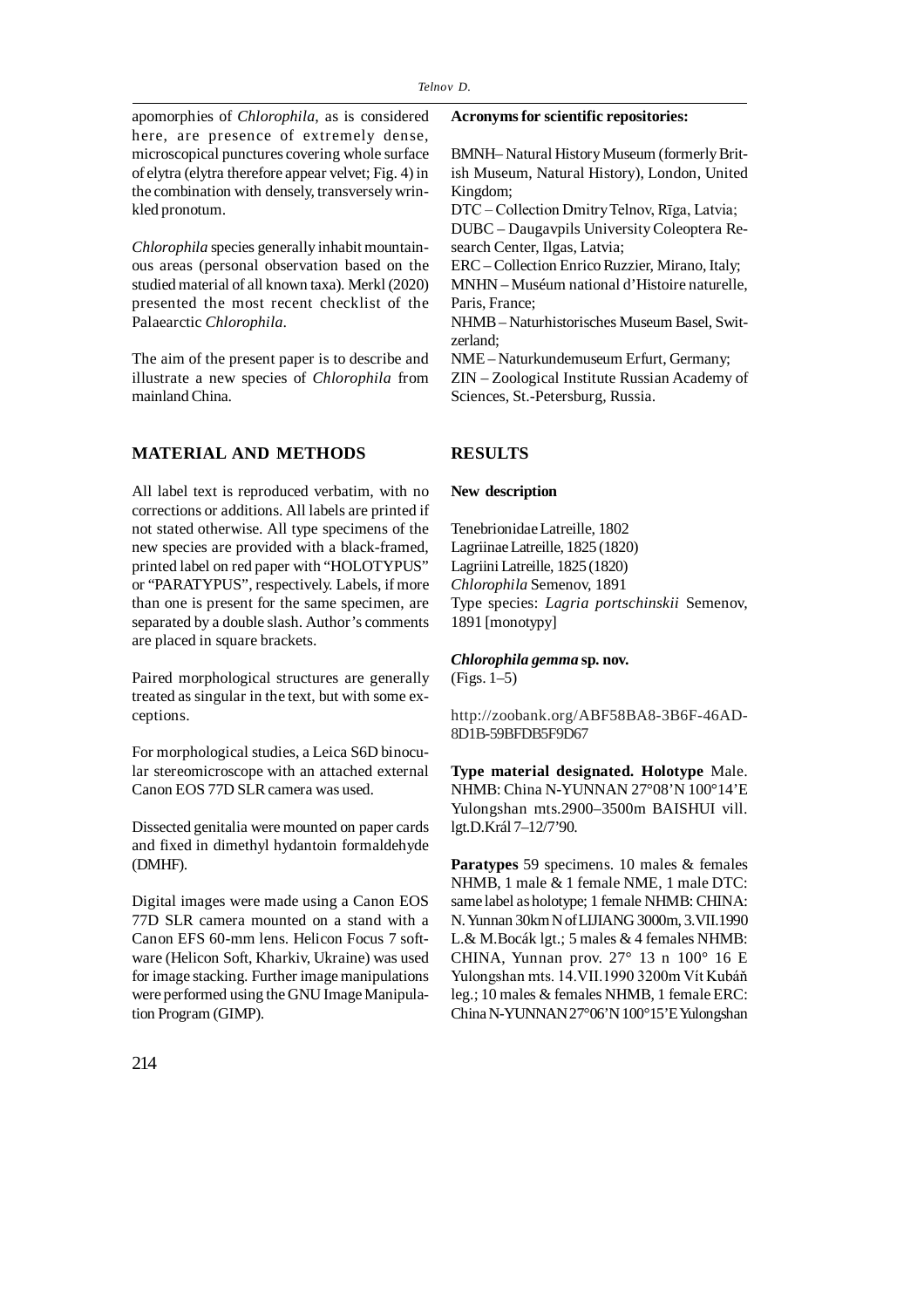mts. 3000–3500m GANHAIZI pass lgt.D.Král 18– 23/7'90; 1 female NHMB: CHINA pr. Yunnan b. occ. Deqen env.4200m 8.6.1993 R.Cervenko lgt.; 6 males & females NHMB: YUNNAN, 20-21 Jun YULONG Mts., 1993 27.07N 100.13E Bolm lgt., 3400 m; 7 females NHMB & 1 female DUBC: YUNNAN,23.-24. JUN YULONG Mts., 1993 27.00N 100.12E Bolm lgt. 3200 m; 2 females NHMB: YUNNAN 3200–2700m 27.00N 100.12E 1993 YULONGSHAN mts. 23 – Vít Kubáň leg.– 4/6.; 1 female BMNH: CHINA, Yunnan Daju, 80 km N Lijiang 17.-19.6. 1995 P. Pekarovič leg. // BMNH{E} 2008-52; 2 males & 3 females BMNH: P.R. CHINA: Yunnan Lijiang Yu Long Mt KIB/ RBGE Res. Stn. June 2009, 3200 m. A.C. Glasworthy // BMNH{E} 2009-127 A C Glasworthy; 1 male ZIN: CHINA, Sichuan, W Ningnan Xian, E Niubaoshan, 3.8 km W Bibucun, 3360 m, 30.vi.2018 Belousov & Kabak leg. // 27°03'40"N 102°32'49"E; 1 male ZIN: CHINA, Yunnan, N Weixi City, 5.15km W Shajiama, 27°21'52"N 99°17'43"E, 2960 m, 19.vi.2019 Belousov, Davidian & Kabak lg.

**Derivatio nominis.** The specific epithet derives from the Latin "gemma", a substantive meaning precious stone or gem. This specific name is used in apposition and refers to bright coloration of the new species.

**Measurements.** Holotype male, total body length 14.7 mm; head length 1.9 mm, head width across compound eyes 1.7 mm, length of dorsally partially exposed cranial neck 0.2 mm, pronotal length 2.0 mm, pronotal width across anterior margin 1.8 mm, across laterally expanding median portion 2.1 mm, across base 2.1 mm, elytral length 10.6 mm, combined maximum elytral width across apical one third 4 mm.

**Description. Colouration.** Head emerald green dorsally and ventrally, with distinct metallic lustre. Pronotum dorsally and ventrally pale orange to reddish-brown, with or without variably strong green metallic lustre; in some aberrant specimens strong green metallic lustre of pronotal disc is concealing pale orange colouration and pronotum therefore appears uniformly green in dorsal view. Elytra generally emerald green (strength of this

colour varies from pale to dark, nearly blue) encircled by ochre lateral margins and base. Scutellar shield ochre. Venter except head uniformly pale to dark ochre, abdomen in come specimens with distinct green metallic lustre; morphological sternites VII–VIII and tergites VII–VIII contrastingly pale yellow. Antennae, maxillary and labial palps and legs ochre to reddish-brown; in some specimens 3–5 terminal antennomeres darker than basal ones or femora dorsally with vague green metallic lustre.

**Male**, body strongly elongate, slender, flattened in dorsal aspect. Head triangular, flattened dorsally, glossy. Labrum trapezoid, anterior margin broadly emarginate. Frons strongly transversely impressed anteriad to antennal insertions. Anterolateral margin of frons moderately strongly prominent laterodorsad, not concealing insertion of antenna. Frons flattened between and beyond compound eyes. Interocular distance about 2.6–2.7× the dorsal eye length. Compound eye rather small in dorsal, large in lateral view, gently facetted, moderately strongly prominent laterally in dorsal view, with broadly emarginate anterior and very shallowly emarginate posterior margin (in lateral view). Interfacetal setae not observed. Tempora about half the dorsal eye length, nearly straight, posterior angles of tempora distinct. Head base truncate, occiput not delimited from short and broad cranial neck. Labrum densely punctured, intervening spaces about as large as punctures, in part gently microreticulate. Frons and occiput coarsely, densely, irregularly corrugate, intermixed with large punctures. Labrum with long, moderately dense, suberect, anteriad-pointed, yellowish setae. Frons and occiput with somewhat shorter and less conspicuous, suberect, whitish to yellowish setae; tempora dorsally and laterally with long, dense, erect, whitish setae. Antenna filiform, long, rather heavy and slightly thickened distally, extending towards metacoxa. Antennomeres 1–5(6) glossy, 6(7)–11 opaque. Basal antennomere short, irregularly cylindrical, about 1.5–1.7× as long as antennomere two. Antennomere three about  $3.2-3.3\times$  as long as preceding antennomere. Antennomeres 3–7 nearly same length, antennomeres 7–10 slightly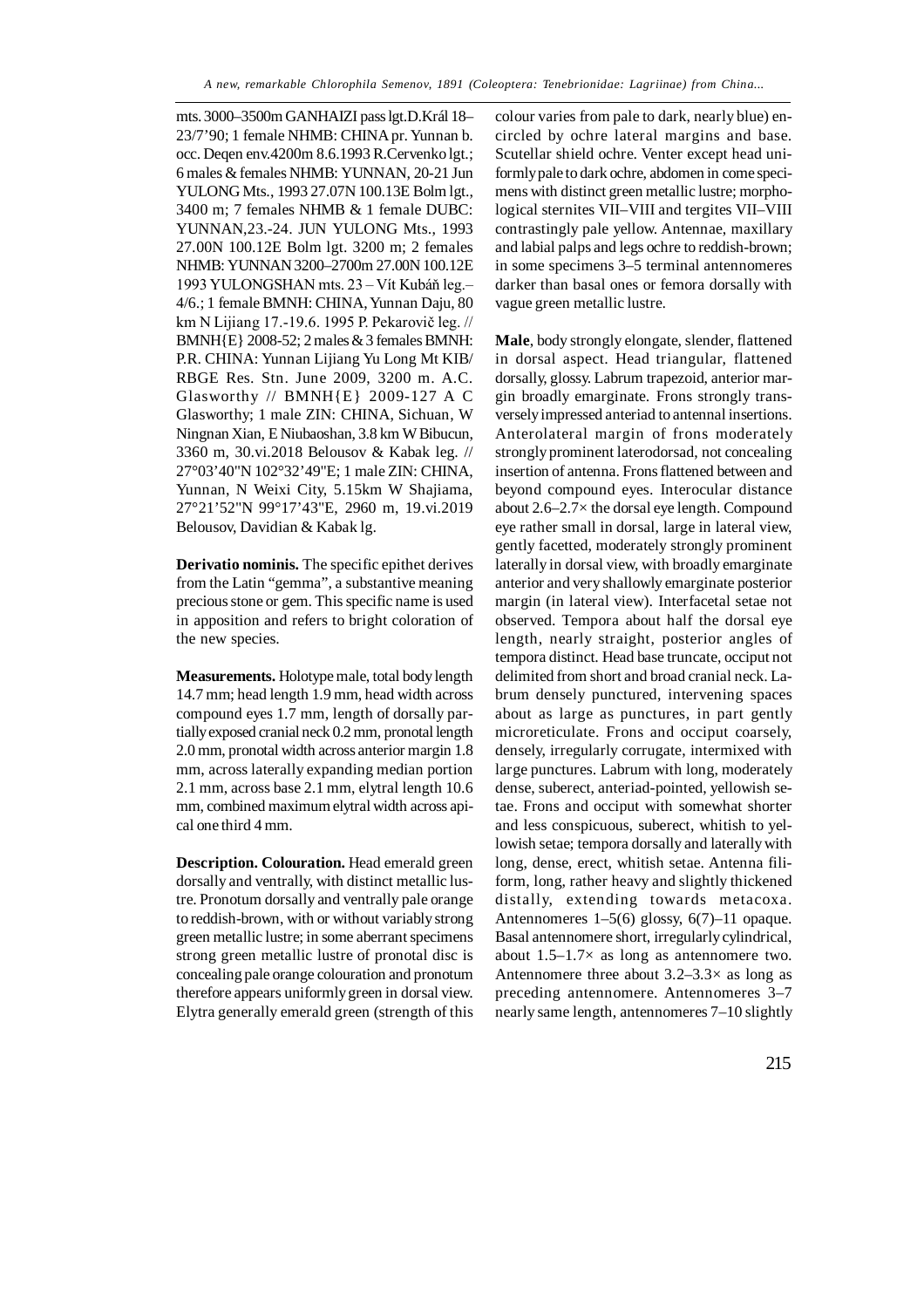apex (Fig. 3).

widen distally. Penultimate antennomere shortened, transverse, 0.3 mm long in holotype, widened distally. Terminal antennomere slightly arched, strongly elongate (1.8 mm long in holotype), about  $5.0-5.3\times$  as penultimate antennomere and nearly as long as combined length of four preceding antennomeres. Terminal maxillary palpomere subcultriform, widest mesally. Cranial neck about same strongly and densely corrugate as frons. Pronotum nearly flattened in dorsal aspect, dorsal shape subquadrate, widest across base and medially, slightly expanded laterally at midlength and slightly constricted anteriad and postmedium. Anterior and posterior pronotal margin truncate, pronotal margins not beaded, anterior and basal rim not present. Anterolateral angles obtuse angulate, not projected in any aspect. Posterolateral angles nearly acute angulate in dorsal view, slightly projected laterad. Pronotal disc densely, irregularly, moderately roughly, transversely wrinkled; wrinkles intermixed with sporadic, rather large punctures. Intervening spaces widely glossy. Dorsal pronotal setae inconspicuous, rather dense, erect, whitish. Prothoracic hypomeron glossy, gently transversely striate, with erect, whitish setae. Scutellar shield triangular, small, impunctate, glossy and glabrous. Elytron strongly elongate, constricted at apex, flattened dorsally. Humerus broadly rounded. Humeral callosity not prominent, not or barely convex dorsally, glossy, sparsely punctured. Postbasal transverse impression not indicated. Each elytron with several conspicuous, slightly raised, broad longitudinal costae. Apical sutural angle acute angulate in dorsal view. Elytral deflected lateral margin visible in dorsal view except at humeral one fifth and at apex. Whole dorsal surface of elytra extremely densely, microscopically punctured (Fig. 4); micropunctures ovoid to hexagonal, their intervening spaces distinctly narrower than micropunctures. Additionally, basal third of elytron with larger, strongly irregular, variably dense, ordinary punctures, which disappearing on rest of elytron. Some of those larger punctures bear minute, appressed seta not surpassing diameter of puncture, some other punctures bear sporadic, moderately long, erect, white tactile setae. Epipleuron widest at humeral area,

gradually narrows towards apex, becomes very narrow in apical one fifth of elytra. Metathoracic wings fully developed. Legs long and slender, femora and tibiae glossy, shortly, sparsely setose. Femora not clavate, subequal in length to tibiae. Tibiae slightly curved in basal third. Tarsomeres sparsely setose ventrally, protarsomeres distinctly widened. Basal metatarsomere shorter than combined length of remaining metatarsomeres. Tergites VII–VIII broadly rounded at posterior margin. Morphological sternite VII subtruncate at posterior margin. Morphological sternite VIII broadly emarginate at posterior margin, with inconspicuous, subspherical, median protruding. Spiculum gastrale V-shaped, arms interconnected with membrane. Aedeagus rather short, arched in lateral aspect, impressed on dorsal surface before

**Female**, generally larger and more robust compared to male. Antenna shorter, not extending towards metacoxa, antennomeres 3–7 comparatively shorter, terminal antennomere about 3.5–  $3.6\times$  as long as penultimate antennomere, as long as combined length of three preceding antennomeres. Pronotum stronger transverse than that in male. Basal metatarsomere comparatively shorter than that of male. Selected paratype female, total body length 17.1 mm; head length 2.1 mm, head width across compound eyes 1.8 mm, length of dorsally partially exposed cranial neck 0.2 mm, pronotal length 2.2 mm, pronotal width across anterior margin 2.0 mm, across laterally expanding median portion 2.4 mm, across base 2.5 mm, elytral length 12.6 mm, combined maximum elytral width across apical one third 4.7 mm.

**Interspecific variability.** The new species varies greatly in total body length (12.0–14.5 mm for males *versus* 13.3–17.1 mm for females), dorsal body colouration (pronotum is partially to uniformly green in some specimens (Fig. 5), main elytral colouration varies from light green to almost blue, elytral longitudinal costae appear paler than green rest of elytra due to optical effect of reflection, legs and antennae variably dark in some specimens); anterior margin of pronotum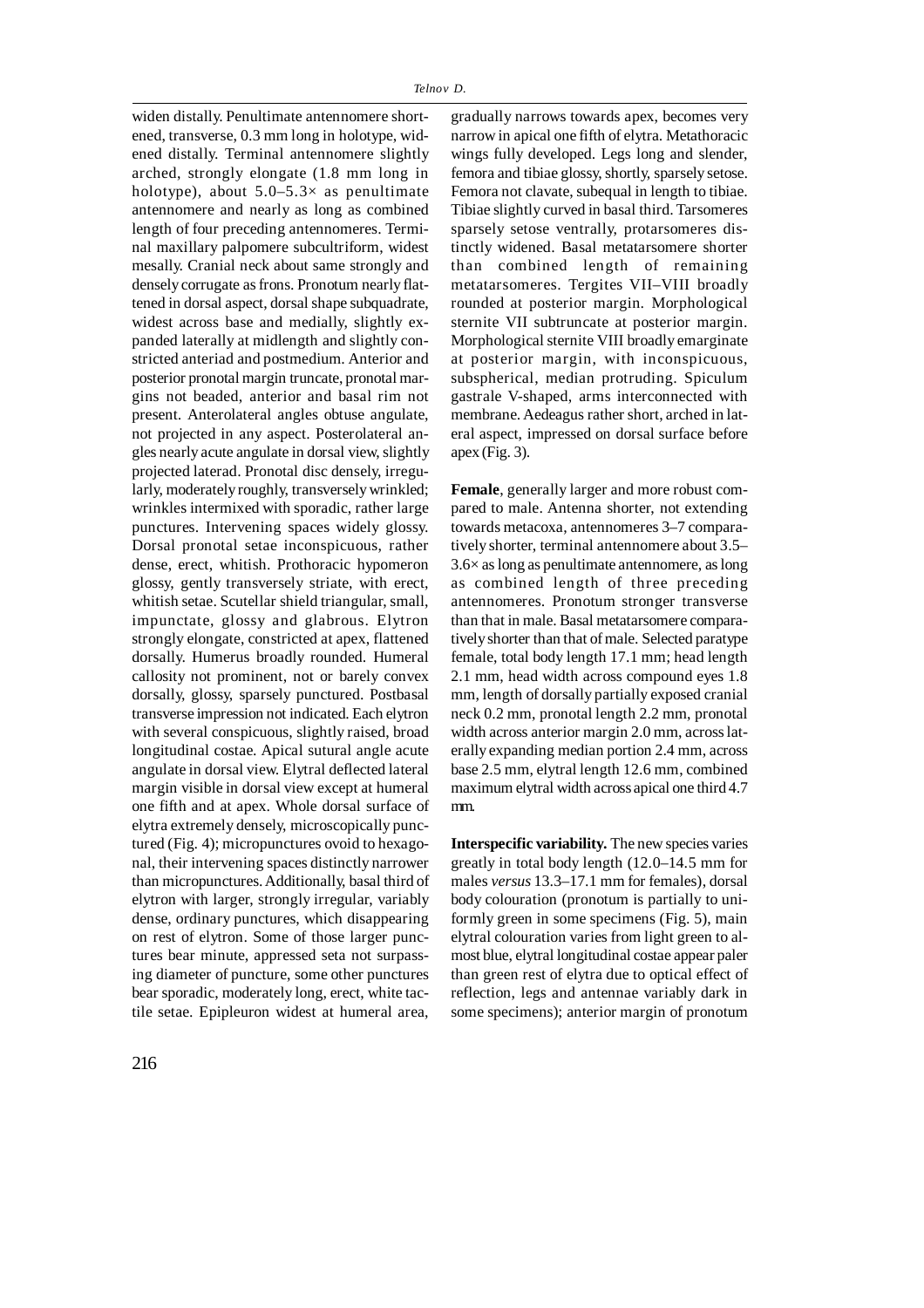

Figures 1–2. *Chlorophila gemma* sp. nov., habitus, dorsal view. 1 – Paratype male from China, Sichuan, E Niubaoshan; 2 – Paratype female from China, Yunnan, Yulongshan Mts., 27°13'N 100°16'E [not to scale]

broadly emarginate in some paratypes. Abdominal ventrites I–IV metallic green in several specimens, ochre with only vague green lustre in other specimens. In some male specimens antenna is comparatively shorter and not extending towards metacoxa.

**Differential diagnosis.** A rather distinctive species among all known congeners primarily due to the presence of the low, longitudinal elytral costae, the rather broad and short, dorsally irregularly wrinkled pronotum, the pale-coloured pronotum (consider intraspecific variability!), the length and the ratio of the male and female terminal antennomere, and the shape of the male aedeagus.

The new species was been compared with the type material of the following congeners:

*Chlorophila apicicornis* Pic, 1913. Syntype 1 male MNHN: 451 [handwritten] // Lao Kay [handwritten] // type [handwritten] // echange't d'Borchmann [handwritten] // Chlorophila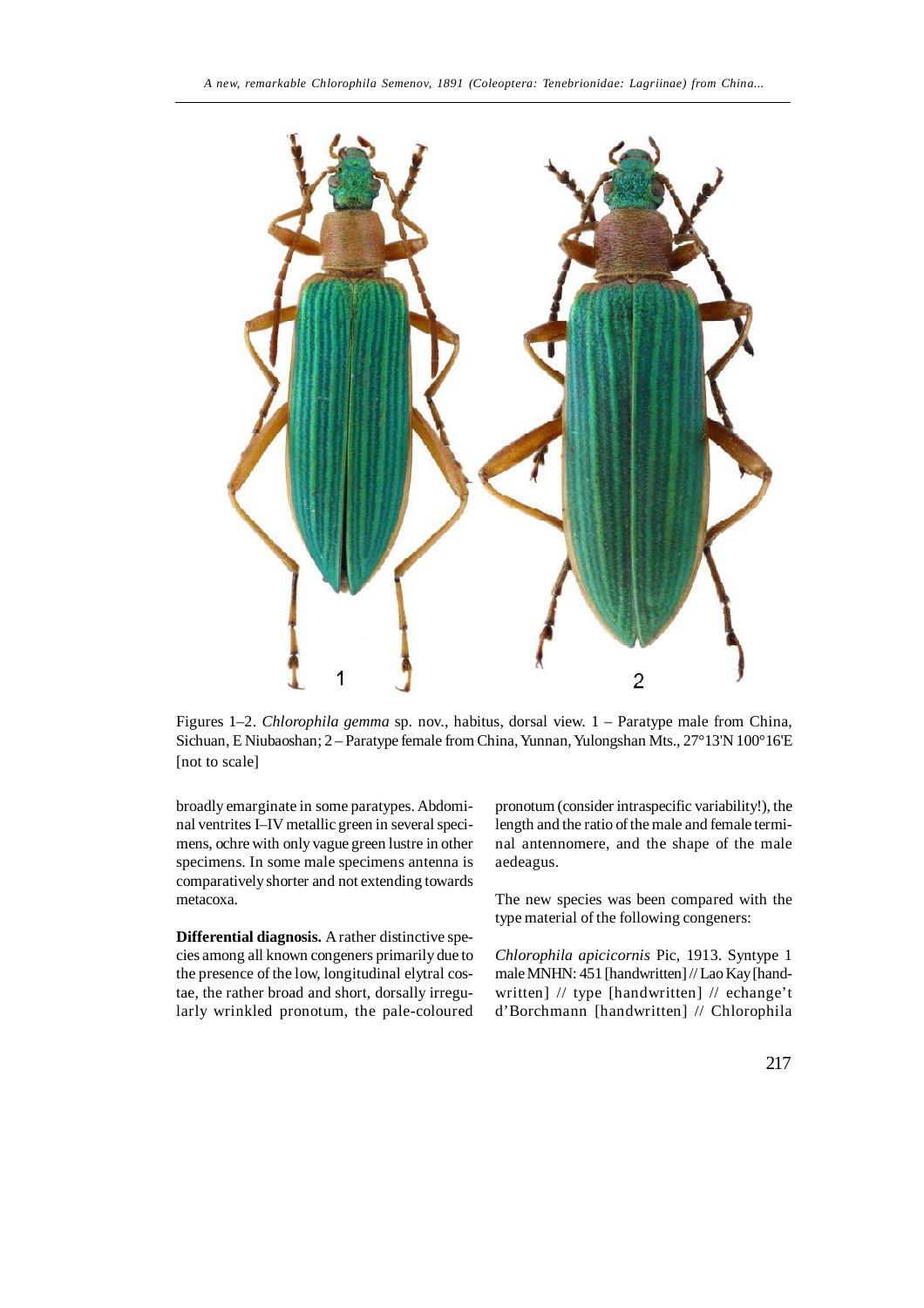

Figs. 3–4. *Chlorophila gemma* sp. nov. 3 – Paratype male from China, Yunnan, Yulongshan Mts., Baishui Village, aedeagus in ventral (A), dorsal (B), and lateral (C) view; 4 – Microsculpture of elytra, magnification ~90× (consider presence of both dense micropunctures and larger, ordinary punctures) [not to scale]

apicicornis Pic [handwritten]; Syntype 1 female MNHN: Info Chine [handwritten] // Type [handwritten] // TYPE [printed, label red] // apicicornis Pic [handwritten] // Muséum Paris Coll. M. Pic [printed, black frame]; Syntype 1 male MNHN: SYNTYPE [printed, label red] // Lao Kay [handwritten] // Juin 1912 (Viutalis) [handwritten] // Muséum Paris Coll. M. Pic [printed, black frame]; Syntype 1 female MNHN: SYNTYPE [printed, label red] // apicicornis Pic (Indochine) [handwritten] // Muséum Paris Coll. M. Pic [printed, black frame].

*Chlorophila cyanea* Pic, 1915. Syntype 1 female MNHN: 99. [printed] // Fokien [handwritten] // type [handwritten] // TYPE [printed, label red] // cyanea Pic [handwritten] // Muséum Paris Coll. M. Pic [printed, black frame].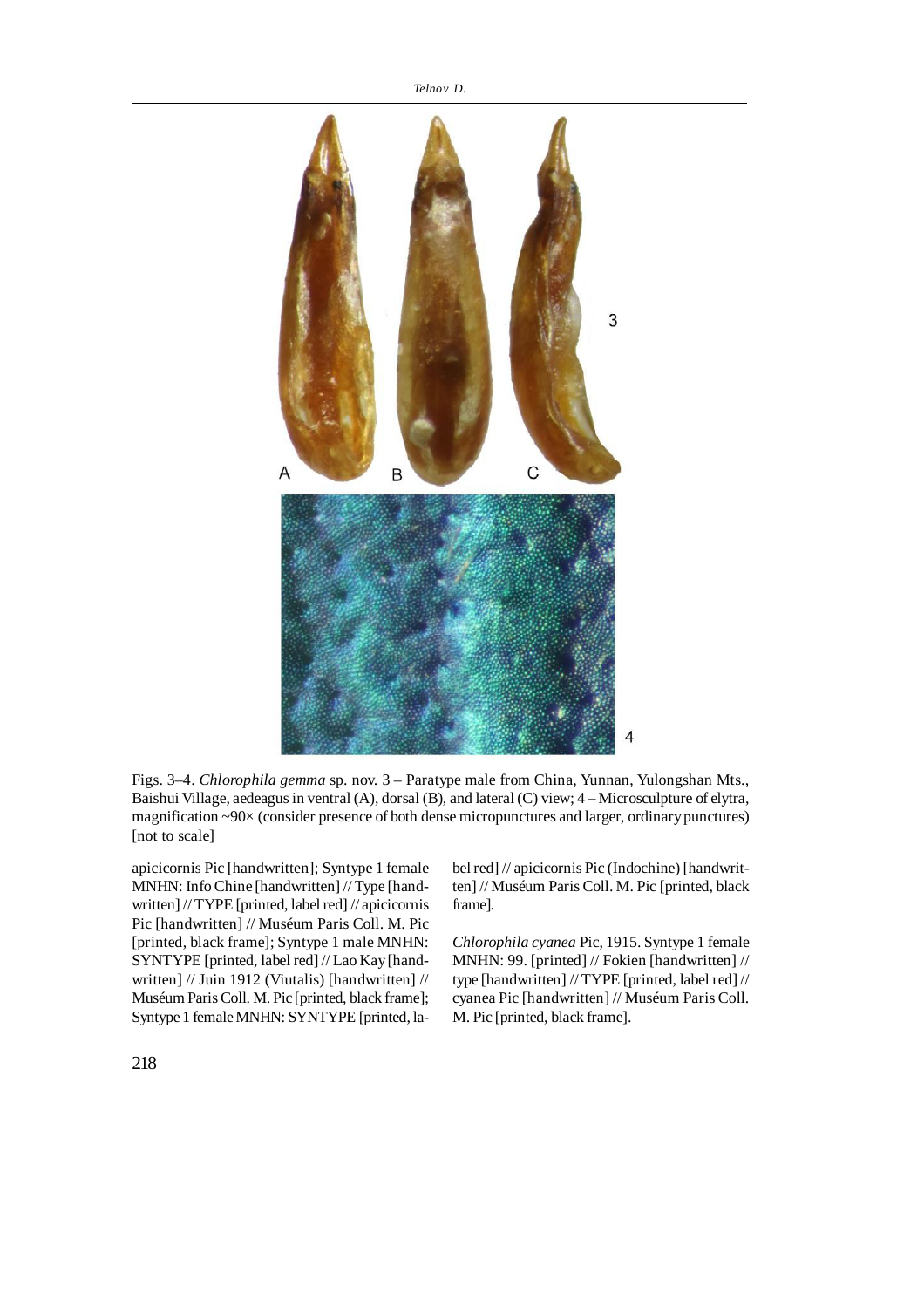

Fig. 5. *Chlorophila gemma* sp. nov., male paratypes from China, Yunnan, Yulongshan Mts., 27°13'N 100°16'E (A), Shajiama environs (B), Yulongshan Mts., Baishui Village (C), and Lijiang, Mount Yu Long (D), showing variability in pronotal colouration, dorsal view [not to scale]

*Chlorophila davidi* Fairmaire, 1898. Syntype 1 female MNHN: Chlorophila Davidi Fairm. Moupin [handwritten] // Moupin A. David. [handwritten].

*Chlorophila portschinskii* (Semenov, 1891). Lectotype male ZIN: Kan-ssu 1885 G. Patanin [printed] 15 VII [handwritten, on reverse side] // Lagria (Chlorophila) polychlora m. male, A. S. X. 89 [handwritten].

*Chlorophila semenowi* Fairmaire, 1899. Syntype 1 male MNHN: TYPE [printed, text red] // Chlorophila Semenovi Frm nsp [handwritten] // Muséum Paris Collection Léon Fairmaire 1906 [printed, black frame].

**Ecology.** The known specimens were sampled in upper montane forest zone between 2700 and 4200 m altitude, but mainly at 3000–3500 m.